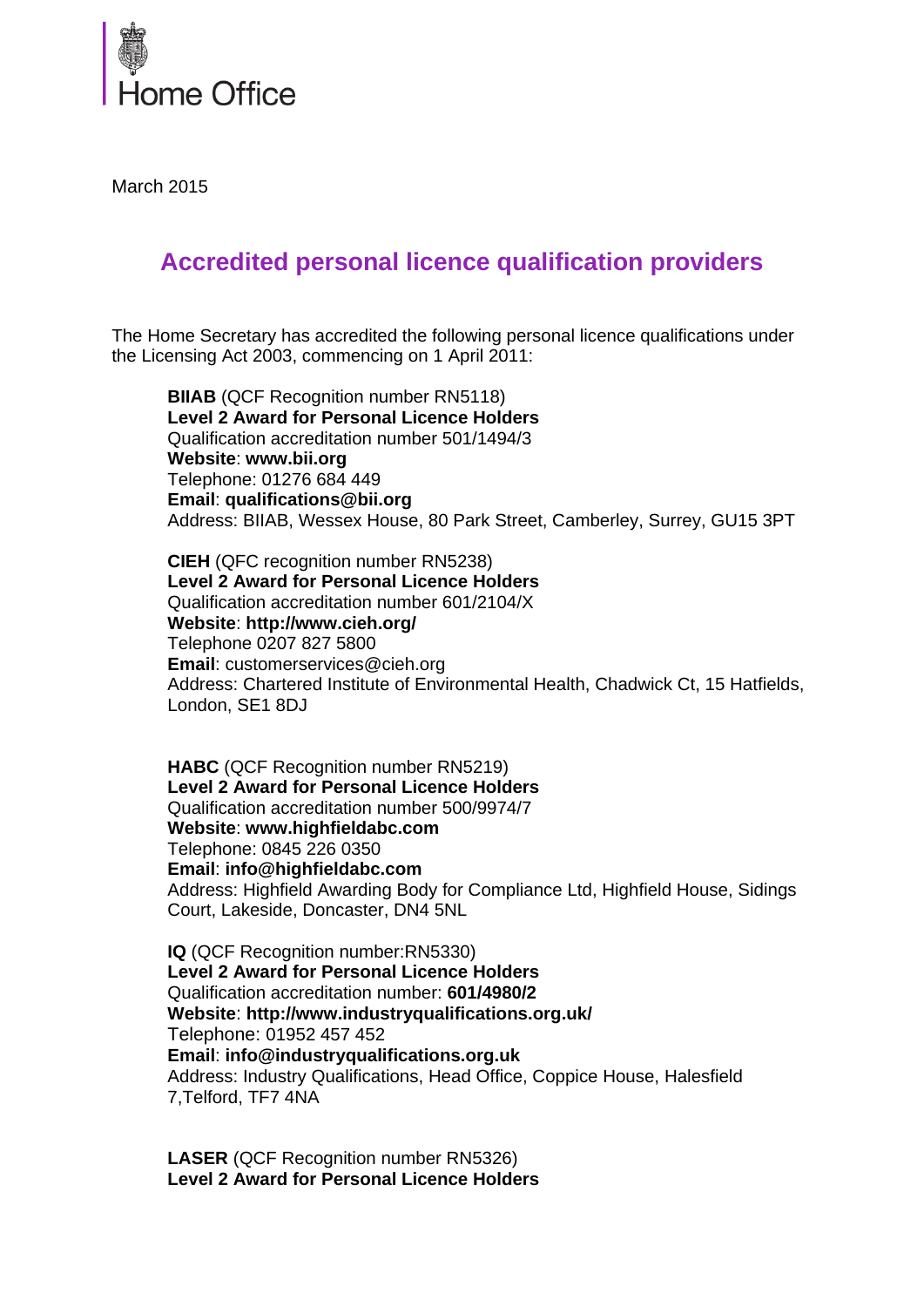

Qualification accreditation number 600/6446/8 **Website: www.laser-awards.org.uk/** Telephone: 01932 569894 **Email: [enquiries@laser-awards.org.uk](mailto:enquiries@laser-awards.org.uk)** Address: The Runnymede Centre, Chertsey Road, Addlestone, Surrey, KT15 2EP

**NCFE** (QCF Recognition number RN5156) **Level 2 Award for Personal Licence Holders**  Qualification accreditation number 600/1323/0 **Website**: **www.ncfe.org.uk**  Telephone**:** 0191 239 8000 **Email**: **info@ncfe.org.uk**  Address: Q6 Quorum Business Park, Benton Lane, Newcastle Upon Tyne, NE12 8BT

**Pearson Education Ltd** (QCF Recognition number RN5133) **Level 2 Award for Personal Licence Holders** Qualification accreditation number: 601/3483/5 **Website: [http://qualifications.pearson.com](http://qualifications.pearson.com/)** Telephone: 0844 576 0045 **Email: [wblcustomerservices@pearson.com](mailto:wblcustomerservices@pearson.com)** Address: Pearson Education Ltd, 80 Strand, London, WC2R 0RL

**SQA** (QCF Recognition number RN5167) **Level 2 Award for Personal Licence Holders**  Qualification accreditation number 600/1269/9 **Website: www.sqa.org.uk**  Telephone 0845 279 1000 **E-mail**: **customer@sqa.org.uk**  Address: The Optima Building, 58 Robertson Street Glasgow G2 8DQ.

Please contact these bodies directly for information on courses, costs and availability in your area.

## **Formerly accredited courses**

The following courses were formerly accredited:

**BIIAB Level 2 National Certificate for Personal Licence Holders.** QCA Accreditation Number: 100/4866/2. From 1 Feb 2005 to 31March 2011.

**EDI Level 2 National Certificate for Personal Licence Holders.** QCA Accreditation Number: 100/4865/0**.** From 1 Feb 2005 to 30 April 2011.

**EDI Level 2 Award for Personal Licence Holders.** QCF Accreditation number 500/9146/3. From April 2011 to January 2015.

**GQAL Level 2 National Certificate for Personal Licence Holders.** QCA Accreditation Number: 100/5040/1. From 1 May 2005 to 30 April 2010.

**HABC Level 2 Award for Personal Licence Holders.** QCA